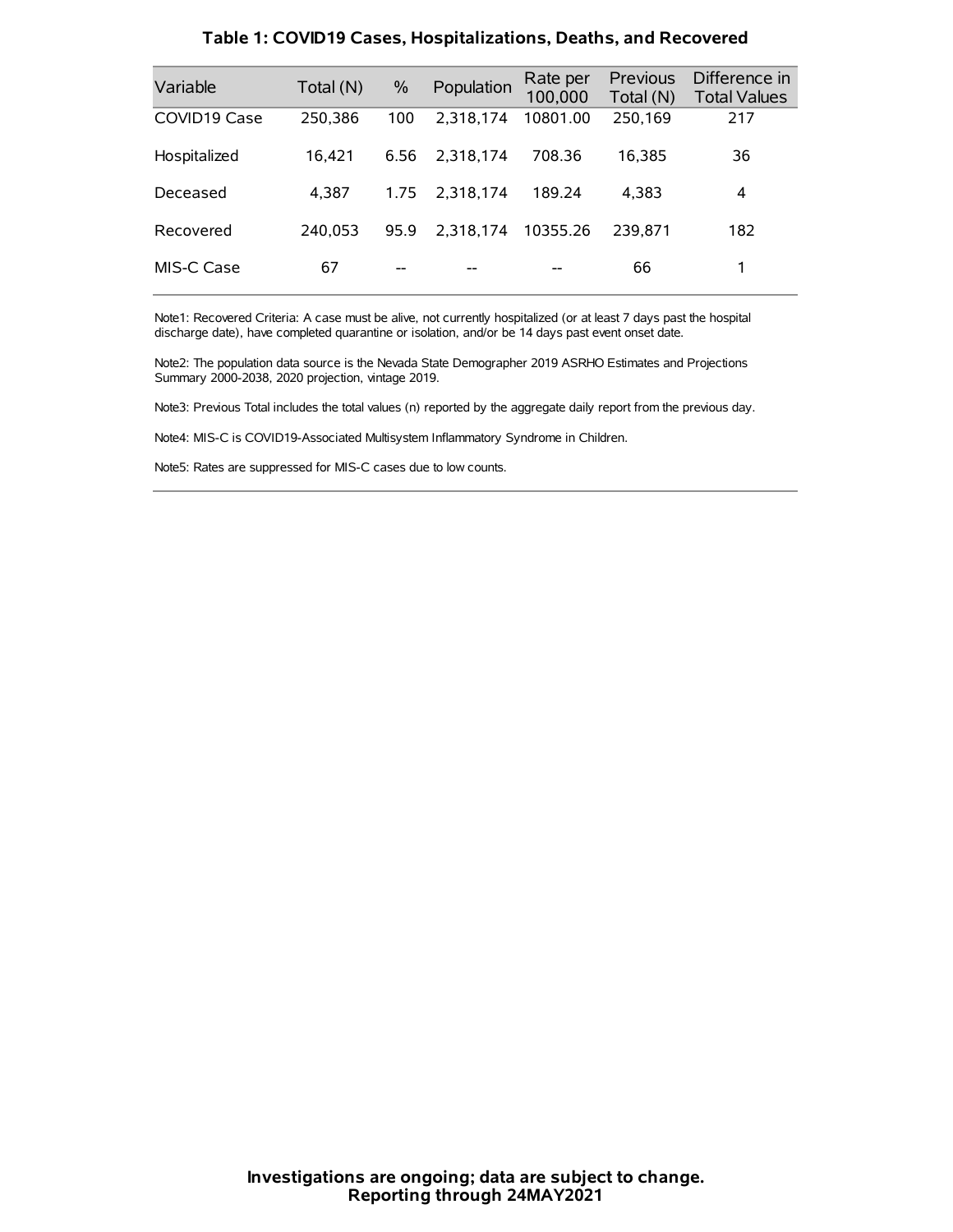## **Table 2: COVID19 Cases**

| Variable                     | Outcome                           | $\mathsf{N}$ | $\%$ | Population | Rate per<br>100,000 |
|------------------------------|-----------------------------------|--------------|------|------------|---------------------|
| Age Categories               | Aged 4 or less                    | 5178         | 2.07 | 149,165    | 3471.3              |
|                              | Aged 5 to 17                      | 24067        | 9.61 | 406,595    | 5919.2              |
|                              | Aged 18 to 24                     | 31379        | 12.5 | 216,762    | 14476               |
|                              | Aged 25 to 49                     | 114470       | 45.7 | 803,732    | 14242               |
|                              | Aged 50 to 64                     | 48481        | 19.4 | 423,461    | 11449               |
|                              | Aged 64+                          | 26727        | 10.7 | 318,459    | 8392.6              |
|                              | Unknown                           | 84           | 0.03 |            |                     |
| <b>Birth Sex</b>             | Female                            | 128169       | 51.2 | 1,160,285  | 11046               |
|                              | Male                              | 120166       | 48.0 | 1,157,889  | 10378               |
|                              | Unknown                           | 2051         | 0.82 |            |                     |
| Race/Ethnicity               | Hispanic                          | 82485        | 32.9 | 763,053    | 10810               |
|                              | White                             | 62601        | 25.0 | 1,006,929  | 6217.0              |
|                              | <b>Black</b>                      | 19359        | 7.73 | 262,671    | 7370.1              |
|                              | Asian or Pacific Islander         | 18953        | 7.57 | 270,209    | 7014.2              |
|                              | American Indian, Eskimo, or Aleut | 370          | 0.15 | 15,311     | 2416.5              |
|                              | Other                             | 18062        | 7.21 |            |                     |
|                              | <b>Unknown</b>                    | 48556        | 19.4 | $\cdot$    |                     |
| Underlying Medical Condition | Yes                               | 49270        | 19.7 |            |                     |
|                              | No/Unknown                        | 201116       | 80.3 |            |                     |

Note1: Breakdown of Race is exlusively non-Hispanic.

Note2: Underlying Medical Condition is any identified health condition.

Note3: The population data source is the Nevada State Demographer 2019 ASRHO Estimates and Projections Summary 2000-2038, 2020 projection, vintage 2019.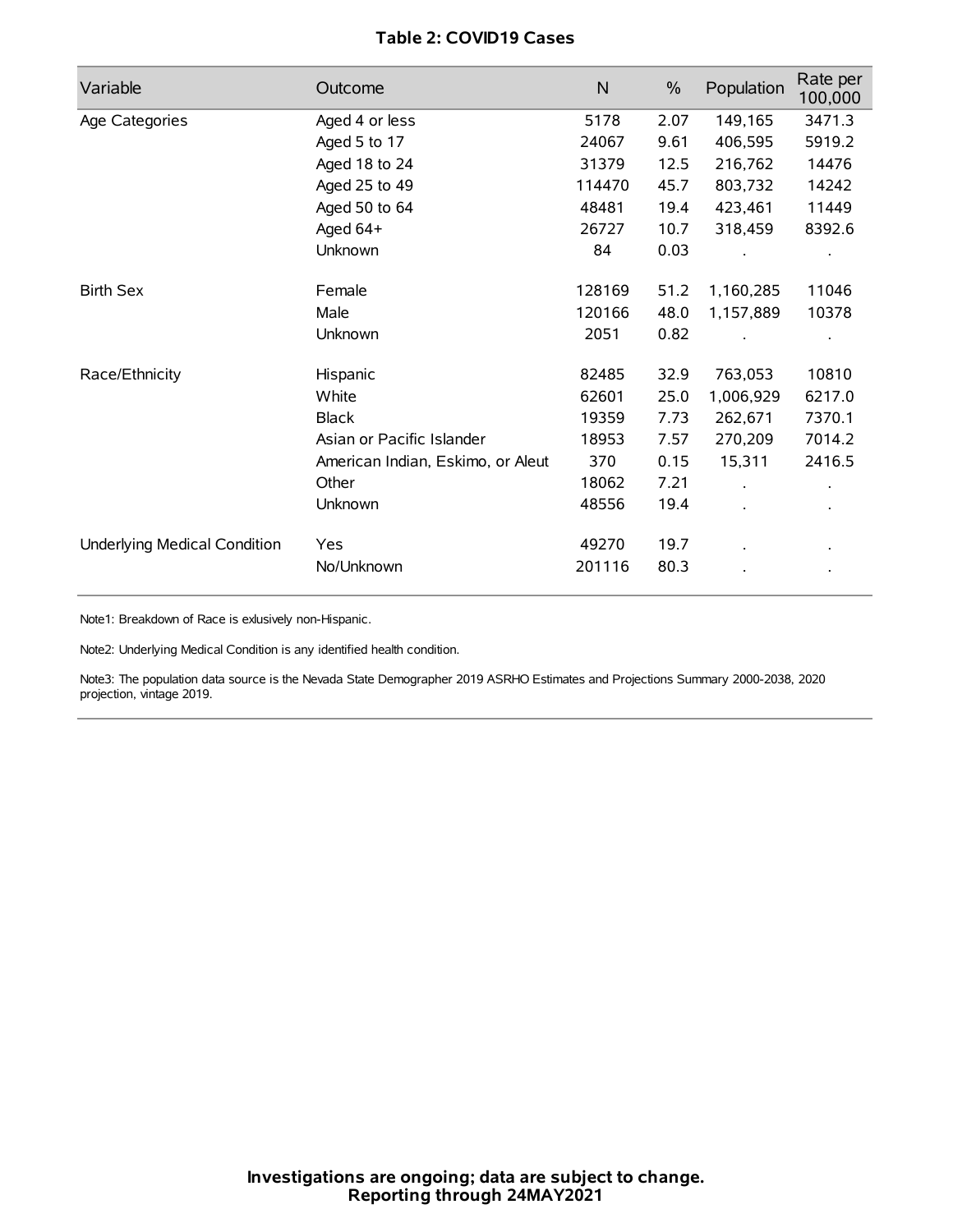| Variable         | Outcome                           | $\mathsf{N}$ | $\%$ | Population | Rate per<br>100,000 |
|------------------|-----------------------------------|--------------|------|------------|---------------------|
| Age Categories   | Aged 4 or less                    | 108          | 0.7  | 149,165    | 72.40               |
|                  | Aged 5 to 17                      | 187          | 1.1  | 406,595    | 45.99               |
|                  | Aged 18 to 24                     | 345          | 2.1  | 216,762    | 159.16              |
|                  | Aged 25 to 49                     | 3850         | 23.4 | 803,732    | 479.02              |
|                  | Aged 50 to 64                     | 4618         | 28.1 | 423,461    | 1090.5              |
|                  | Aged 64+                          | 7311         | 44.5 | 318,459    | 2295.7              |
|                  | Unknown                           | 2            | 0.0  |            |                     |
| <b>Birth Sex</b> | Female                            | 7256         | 44.2 | 1,160,285  | 625.36              |
|                  | Male                              | 9139         | 55.7 | 1,157,889  | 789.28              |
|                  | Unknown                           | 26           | 0.2  |            |                     |
| Race/Ethnicity   | Hispanic                          | 4978         | 30.3 | 763,053    | 652.38              |
|                  | White                             | 5732         | 34.9 | 1,006,929  | 569.26              |
|                  | <b>Black</b>                      | 2127         | 13.0 | 262,671    | 809.76              |
|                  | Asian or Pacific Islander         | 1833         | 11.2 | 270,209    | 678.36              |
|                  | American Indian, Eskimo, or Aleut | 29           | 0.2  | 15,311     | 189.40              |
|                  | Other                             | 635          | 3.9  |            |                     |
|                  | Unknown                           | 1087         | 6.6  |            |                     |

## **Table 3: COVID19 Hospitalizations - General Characteristics**

Note1: Breakdown of Race is exlusively non-Hispanic.

Note2: The population data source is the Nevada State Demographer 2019 ASRHO Estimates and Projections Summary 2000-2038, 2020 projection, vintage 2019.

Note3: Rates for categories with fewer than 12 cases are suppressed due to high relative standard error.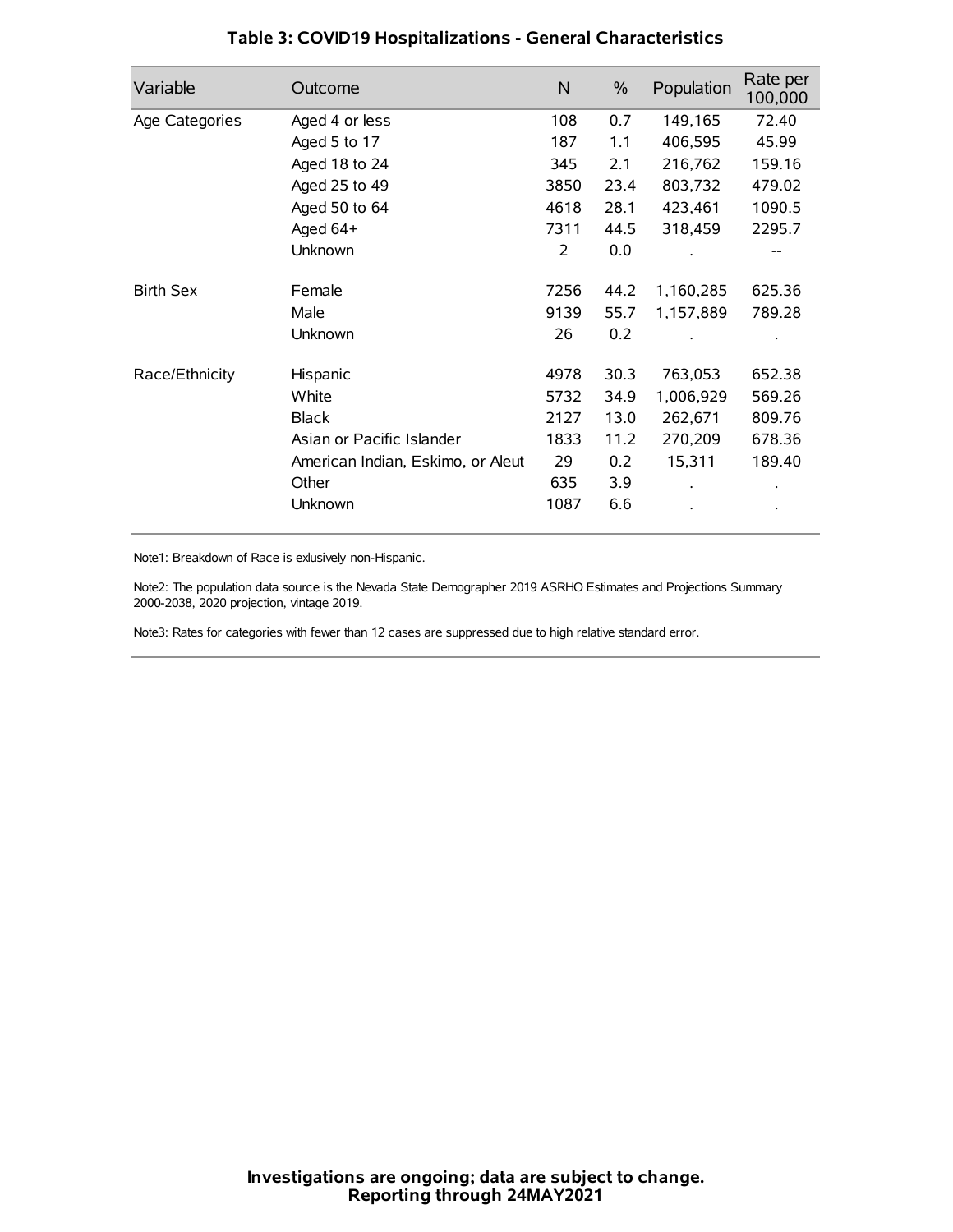| Variable                            | Outcome   | N     | $\frac{0}{0}$ |
|-------------------------------------|-----------|-------|---------------|
| Deceased                            | Yes       | 3709  | 22.6          |
|                                     | <b>No</b> | 12712 | 77.4          |
| ICU                                 | Yes       | 4308  | 26.2          |
|                                     | <b>No</b> | 12113 | 73.8          |
| Intubated                           | Yes       | 2109  | 12.8          |
|                                     | <b>No</b> | 14312 | 87.2          |
| <b>Underlying Medical Condition</b> | Yes       | 10405 | 63.4          |
|                                     | No        | 6016  | 36.6          |
| Hypertension                        | Yes       | 5962  | N/A           |
| Immunocompromised                   | Yes       | 359   | N/A           |
| Chronic Heart Disease               | Yes       | 2065  | N/A           |
| Chronic Liver Disease               | Yes       | 213   | N/A           |
| Chronic Kidney Disease              | Yes       | 1436  | N/A           |
| <b>Diabetes</b>                     | Yes       | 4597  | N/A           |
| Neurologic/Neurodevelopmental       | Yes       | 740   | N/A           |
| Chronic Lung Disease                | Yes       | 2500  | N/A           |
| <b>Historically Healthy</b>         | Yes       | 3121  | N/A           |
| Other                               | Yes       | 4170  | N/A           |

# **Table 4: COVID19 Hospitalizations - Morbidity**

Note1: Underlying Medical Condition is any identified health condition.

Note2: The breakdown of health conditions are not mutually exlusive (i.e., a person can have more than one risk factor).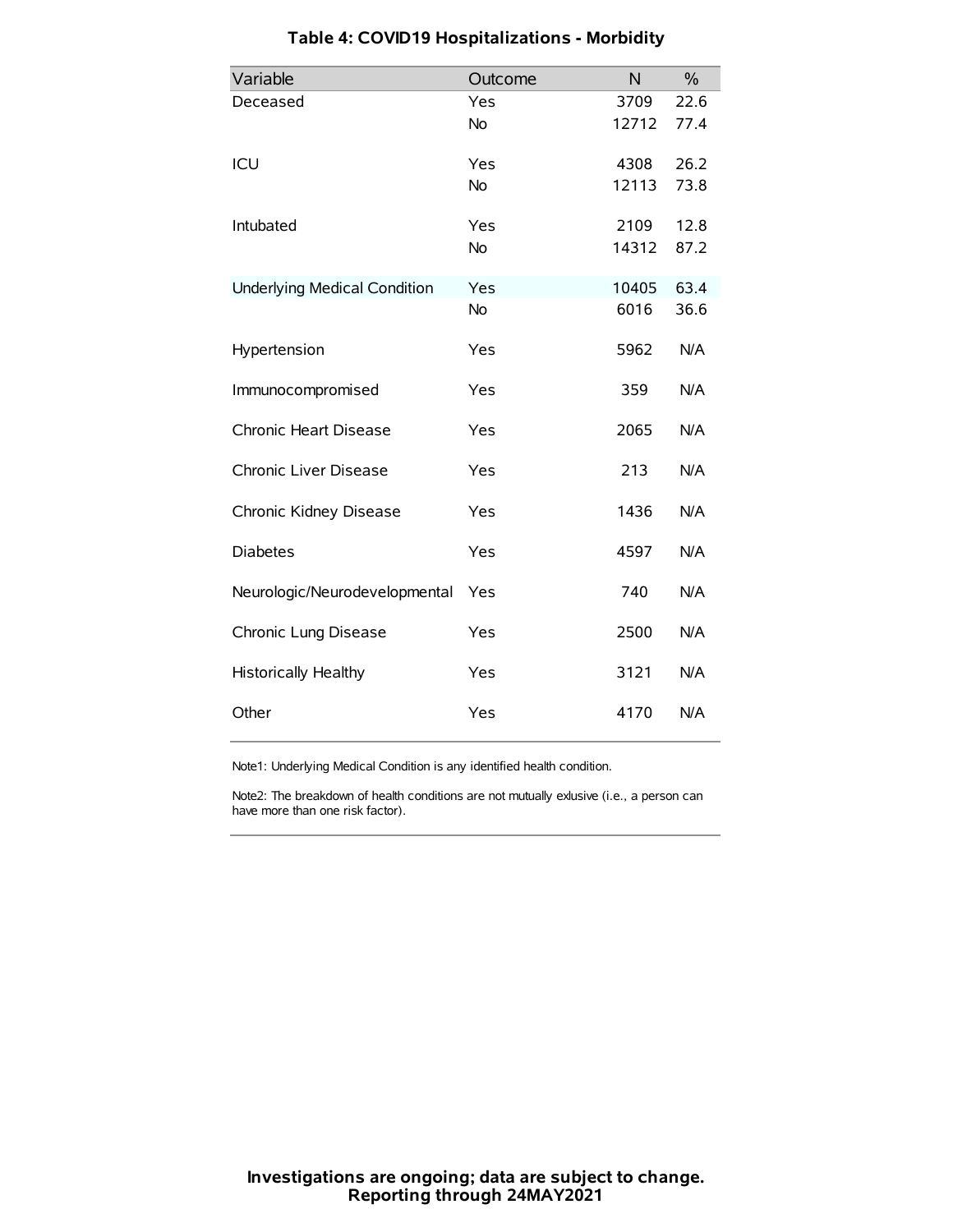| Variable         | Outcome                           | $\mathsf{N}$ | $\%$ | Population           | Rate per<br>100,000 |
|------------------|-----------------------------------|--------------|------|----------------------|---------------------|
| Age Categories   | Aged 5 to 17                      | 4            | 0.1  | 406,595              |                     |
|                  | Aged 18 to 24                     | 7            | 0.2  | 216,762              |                     |
|                  | Aged 25 to 49                     | 304          | 6.9  | 803,732              | 37.82               |
|                  | Aged 50 to 64                     | 864          | 19.7 | 423,461              | 204.03              |
|                  | Aged 64+                          | 3208         | 73.1 | 318,459              | 1007.4              |
| <b>Birth Sex</b> | Female                            | 1646         | 37.5 | 1,160,285            | 141.86              |
|                  | Male                              | 2734         | 62.3 | 1,157,889            | 236.12              |
|                  | Unknown                           | 7            | 0.2  |                      |                     |
| Race/Ethnicity   | Hispanic                          | 1211         | 27.6 | 763,053              | 158.70              |
|                  | White                             | 1977         | 45.1 | 1,006,929            | 196.34              |
|                  | <b>Black</b>                      | 517          | 11.8 | 262,671              | 196.82              |
|                  | Asian or Pacific Islander         | 604          | 13.8 | 270,209              | 223.53              |
|                  | American Indian, Eskimo, or Aleut | 10           | 0.2  | 15,311               |                     |
|                  | Other                             | 45           | 1.0  | $\ddot{\phantom{0}}$ | $\bullet$           |
|                  | Unknown                           | 23           | 0.5  |                      |                     |

### **Table 5: COVID19 Deaths - General Characteristics**

Note1: Breakdown of Race is exlusively non-Hispanic.

Note2: The population data source is the Nevada State Demographer 2019 ASRHO Estimates and Projections Summary 2000-2038, 2020 projection, vintage 2019.

Note3: Rates for categories with fewer than 12 cases are suppressed due to high relative standard error.